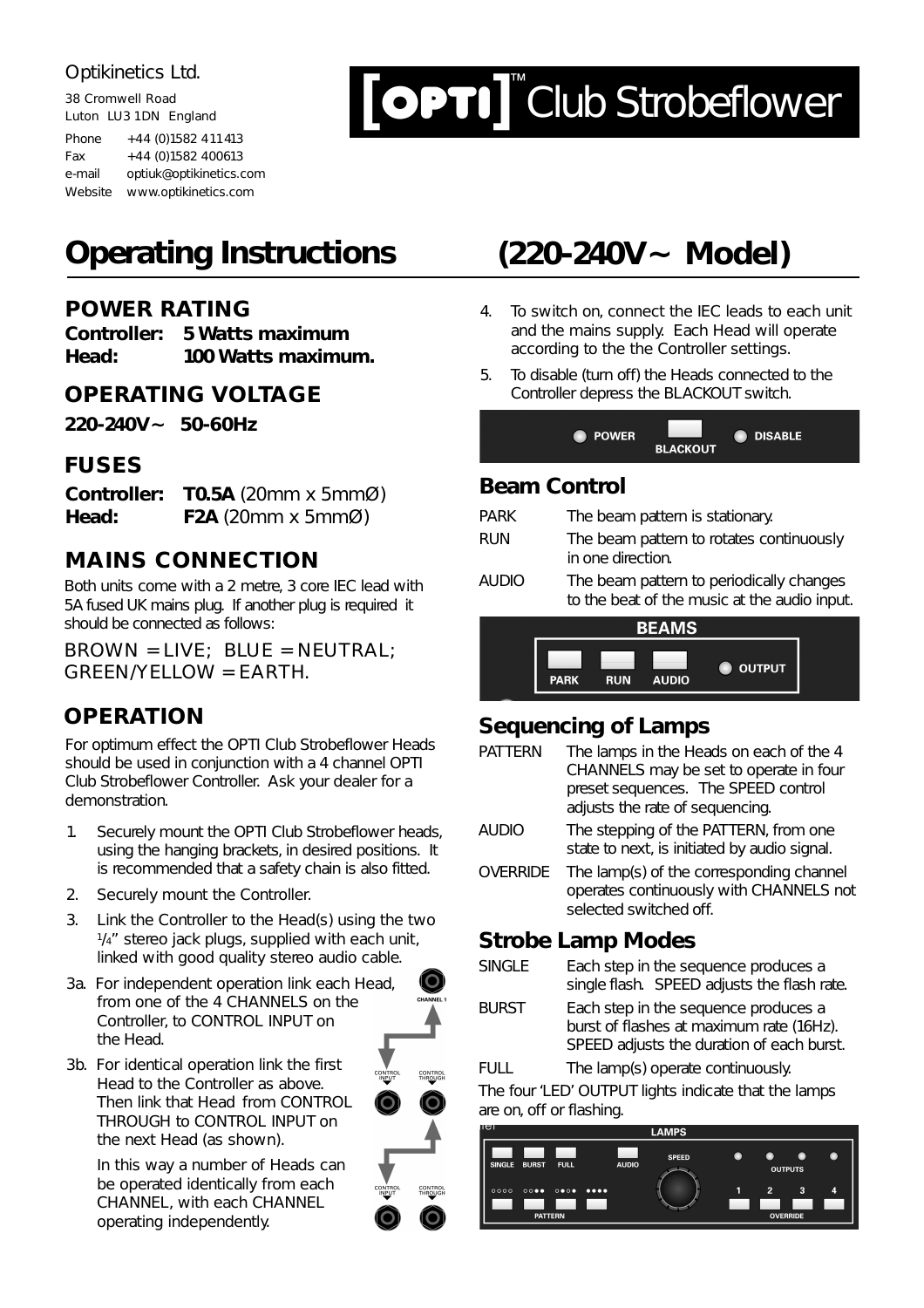| 38 Cromwell Road      |                         |  |  |
|-----------------------|-------------------------|--|--|
| Luton LU3 1DN England |                         |  |  |
| Phone                 | +44 (0) 1582 411 413    |  |  |
| Fax                   | +44 (0) 1582 400613     |  |  |
| e-mail                | optiuk@optikinetics.com |  |  |
| Website               | www.optikinetics.com    |  |  |

# $\boxed{\text{OPT}}$ Club Strobeflower

# **Operating Instructions (220-240V~ Model)**

# **AUDIO INPUT**

For a really effective light show connect the AUDIO INPUT on the Controller to the PA with 1/4" stereo jack plugs and audio cable. Sequencing will operate in time with the beat when the AUDIO switch is depressed.

# **REMOTE DISABLE INPUT**

DISABLE INPUT allows the OPTI Club Strobeflower System to be enabled or disabled by a lighting control desk. The OPTI Strobeflower System can then be integrated into a complete lighting installation.

The signal required by this input, via 1/4" stereo jack plugs and audio cable, is as follows:

Disabled 0V Enabled +5 to +20V



# **Operation without a Controller**

It is possible to operate the OPTI Club Strobeflower system without the OPTI Club Strobeflower controller. When mains supply is connected, without a controller, each OPTI Club Strobeflower Head will operate independently with the lamp in FULL mode and the beams in RUN mode.

# **LAMP REPLACEMENT**

### **IMPORTANT WARNINGS**

**Allow the unit to cool for 30 minutes before touching. Whilst the unit is open safety goggles must be worn. The lamp has a high pressure gas filling, and if broken, glass fragments will fly in all directions. The lamp must not be touched by hand.**

Before attempting lamp replacement, read the safety precaution sheet.

The lamp is available only from OPTI and their agents. There is no suitable alternative.

The lamp replacement procedure is as follows:

- 1. Remove the screws on the sides of the Head.
- 2. Ease the side panels outwards slightly and lift the cover clear of the unit. An earth wire connects the chassis to the cover. This need not be removed.

- 3. Remove the two screws which connect the lamp wires to it's mounting blocks. Slacken the two screws which secure the lamp, and remove.
- 4. Fit the new lamp in reverse procedure. The lamp must be fitted the right way round. A diagram is on the rear panel of the Head illustrating this.



5. Replace the cover and secure in reverse procedure. The optical system now needs to be adjusted to suit the new lamp.

- a) Connect mains power with Controller set to FULL.
- b) Underneath the unit are two screws, labelled lamp adjusters on the rear panel. Point the unit at a wall several metres away. Adjust each screw alternately until each beam produces a single circular spot.

# **MAINTENANCE**

Before attempting any maintenance read the safety precautions sheet.

The only maintenance required is periodical cleaning of the optical system to ensure effect does not degrade.

- 1. Remove the cover as detailed in Lamp Replacement.
- 2. Using a non-abrasive glass cleaner compound and a soft cloth, carefully clean the three elements of the optical system. The lens at the front, the dished reflector covered with mirrors and the small mirror adjacent to the lamp.

### **Care must be taken to ensure that the lamp remains scrupulously clean. Any marks, like finger marks, should be removed using methylated spirits and a soft cloth.**

4. Replace the cover and secure using the reverse procedure to removal.

After cleaning the optical system, it is advisable to check the alignment of the lamp and adjust if necessary (as detailed in Lamp Replacement).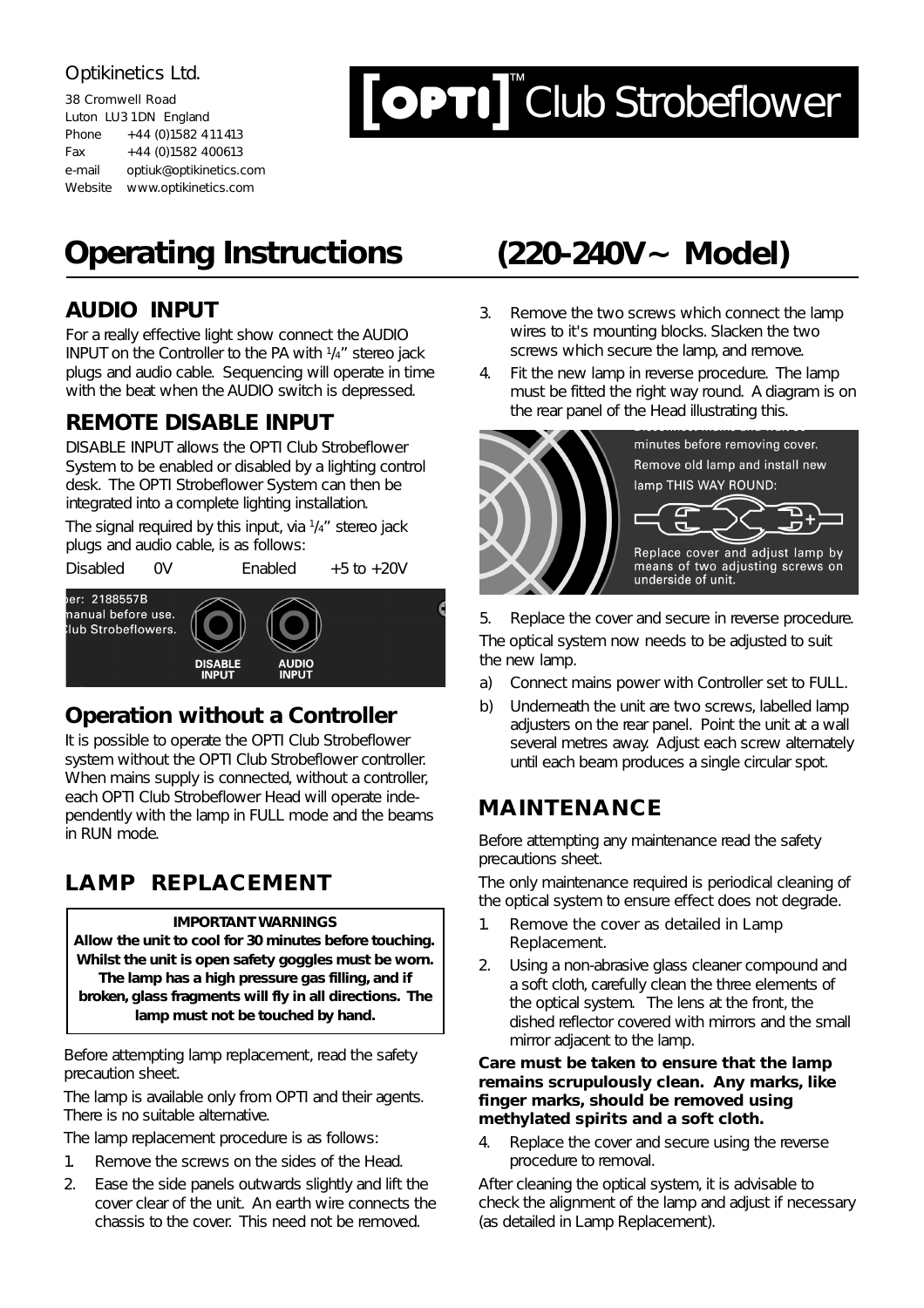38 Cromwell Road Luton LU3 1DN England Phone  $+44 (0)1582 411413$ Fax  $+44 (0)1582 400613$ e-mail optiuk@optikinetics.com Website www.optikinetics.com

# OPTI

# **Instructions for OPTI Club Strobeflower with internal DMX**

# **DMX CONNECTIONS**

Connect the DMX 'INPUT' socket to a lighting desk or controller 'OUTPUT' socket using a 5 pin XLR lead. Other DMX receivers or fixtures can then be connected from the DMX THROUGH socket in a 'daisy chain'.

The LED light is green when a DMX lead is connected and receiving valid DMX. The LED is RED when there is no DMX connection or there is no DMX signal.

# **DMX DIP SWITCHES**

The first 9 DIP switches set the box's start Address/ Channel to the same number as the slider on the DMX Lighting Desk.

The start Address/Channel is calculated by adding 1 to the sum of switch values. e.g. To set the Address to 149 the switches turned 'ON' will add up to 148  $(4+16+128) +$ 

 $1 =$  Channel 149.



The last dip switch sets the DMX Channel to maximum output to test the appropriate unit.

# **DMX CONTROL**

Two channels of DMX are used. The first controls the flash rate and the second controls mirror rotation.

### **1st Channel**

**0** The lamp is turned **OFF**.

### **1 - 62** Sliding scale for **Flash Rate**.

**63** Lamp continuously **ON**.

The DMX values 0 to 255 are divided into 64 equal divisions. The flash rate ranges from 0.25 to 13.5 per second.

**2nd Channel** (Start Channel +1)

| $0 - 63$ and $128 - 191$ | Mirror motor <b>OFF</b> . |
|--------------------------|---------------------------|
| 64 - 127 and 192 - 255   | Mirror motor <b>ON</b> .  |